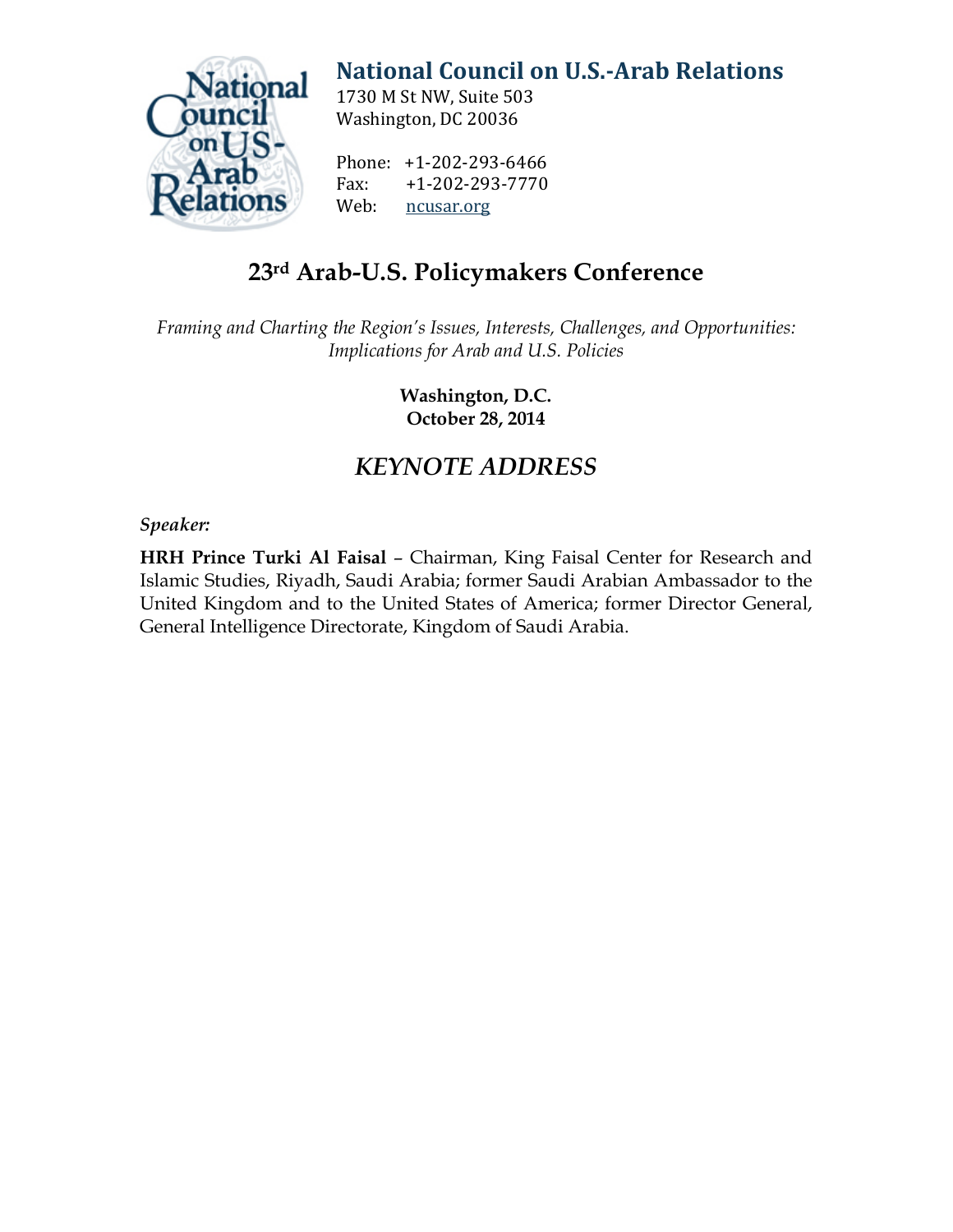#### *Remarks as delivered.*

**[Dr. John Duke Anthony]** Now we are going to switch to his Royal Highness Prince Turki al-Faisal who's been a fixture for a number of these conferences – not every one of them, but for quite a few in succession and alternating there. He takes time out from his teaching commitments at Georgetown University's Center for Contemporary Arab Studies where he's been a formative source on the advisory committee and the board there.

It's the first and for a long time the only center for contemporary Arab studies in the entire North American continent as such, and it speaks to the politics of academe that there was for so long but one and not others. Michael Hudson who's here has been a long-standing director of it. David Long was once a director of it as well.

Abi-Mershed now is the current director of it. So the students there are extraordinarily fortunate to have Prince Turki of all people to come and be your teacher. I imagine any university would give a lot for that.

He comes to this post from having been Ambassador to the United States, Ambassador to the Court of St. James in Great Britain, and for a quarter of a century prior to that as the Director General of the Country's External Intelligence Directorate. Prince Turki.

**[Prince Turki Al Faisal]** [Arabic phrase] Mr. Bosch and Dr. Anthony, thank you for inviting me once more to attend this uniquely remarkable conference that has become the most attended collection of people who are interested in promoting Arab-U.S. relations.

I congratulate the winners of the Distinguished Global Leadership Awards, Minister Attiyah and Dr. Habtoor. Not only do they deserve the awards, but they also represent luminous examples of Arabian Gulf public service and humanitarian contributions that do us proud.

I take this opportunity also to congratulate the fellows of the Findley Fellowship. You are doing excellent work, and I look forward to listening to your areas sometime in the near future, inshallah.

Ladies and gentlemen, Saudi Arabia is celebrating its 84th birthday. [Applause] Since 1932 when the union between the Sultanate of Nejd and its dependencies joined the Kingdom of the Hejaz to become the Kingdom of Saudi Arabia, many so-called experts and pundits predicted its imminent downfall, and as you can see their prophetic capabilities have proved to be short of the mark. Thank God.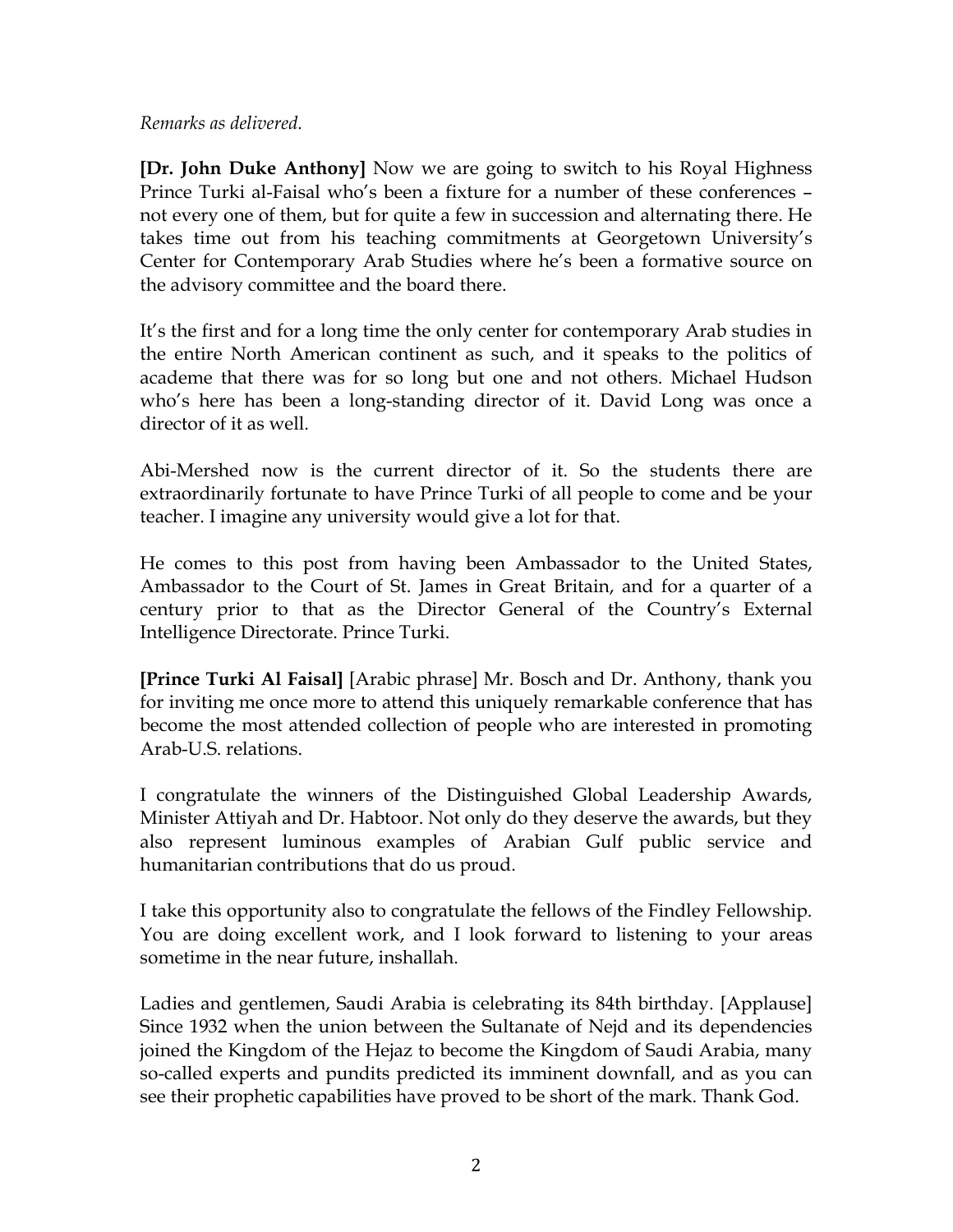As we are witnessing, Saudi Arabia, the United Arab Emirates, Bahrain, Qatar, and Jordan joined the United States in striking terrorist targets in Syria. The Kingdom has been calling for cooperation against these terrorists since they first appeared in Syria three years ago.

Then, they were few, and the predominant resistance group opposing the murderous regime of Bashar al Assad were the nationalist, moderate, and inclusive opposition composed of all of the various components of Syrian society. I remind you of what I stated to American audiences since September 2011. In Syria a society now sits on the brink of an abyss of nightmarish internecine warfare, which could spill into Lebanon, Turkey, and Iraq.

I went on to say finally when it comes difficulties facing our region one must still admit that terrorism remains an important threat, but it is not just al Qaeda that continues to plot against us. There are also various emerging and reemerging non-state actors who are moving in to take advantage of power vacuums created by shifting political dynamics, with governments in Libya, Yemen, Tunis, Egypt, and Syria in such tenuous conditions, the perfect conditions for terrorist cells to take root and conduct desperate, evil, and anarchical acts are created.

In October of the same year, 2011, in addressing this gathering I said, "In Syria we see a situation where the bloodshed still continues, and in spite of the efforts whether by individual leaders like King Abdullah of Saudi Arabia, or the Arab League, or the international community – nonetheless the government of Syria seems to be bent on continuing its merciless and bloody attack on its people."

In November of that year, addressing the World Affairs Council here in Washington I said, "The Middle East has entered a phase of profound transition, with governments crumbling, new social forces emerging, partnerships realigning, and international tensions – some quite old, some fairly recent – mounting and requiring reassessments from all policy angles."

In April 2013, at Harvard's Kennedy School I said, "We will continue to do all we can by ourselves and through the Arab League and the United Nations to bring stability to Syria by acting on our principles – peace, cooperation, and progress. Along with diplomacy there must be a level playing field between the combatants on the ground.

Bashar's military superiority is what is prolonging the conflict. Supplying the defensive weapons needed by the Syrian people to defend themselves is what will bring the political settlement. By now we all know who are the good guys from the bad guys, and supplying them with the weaponry will raise their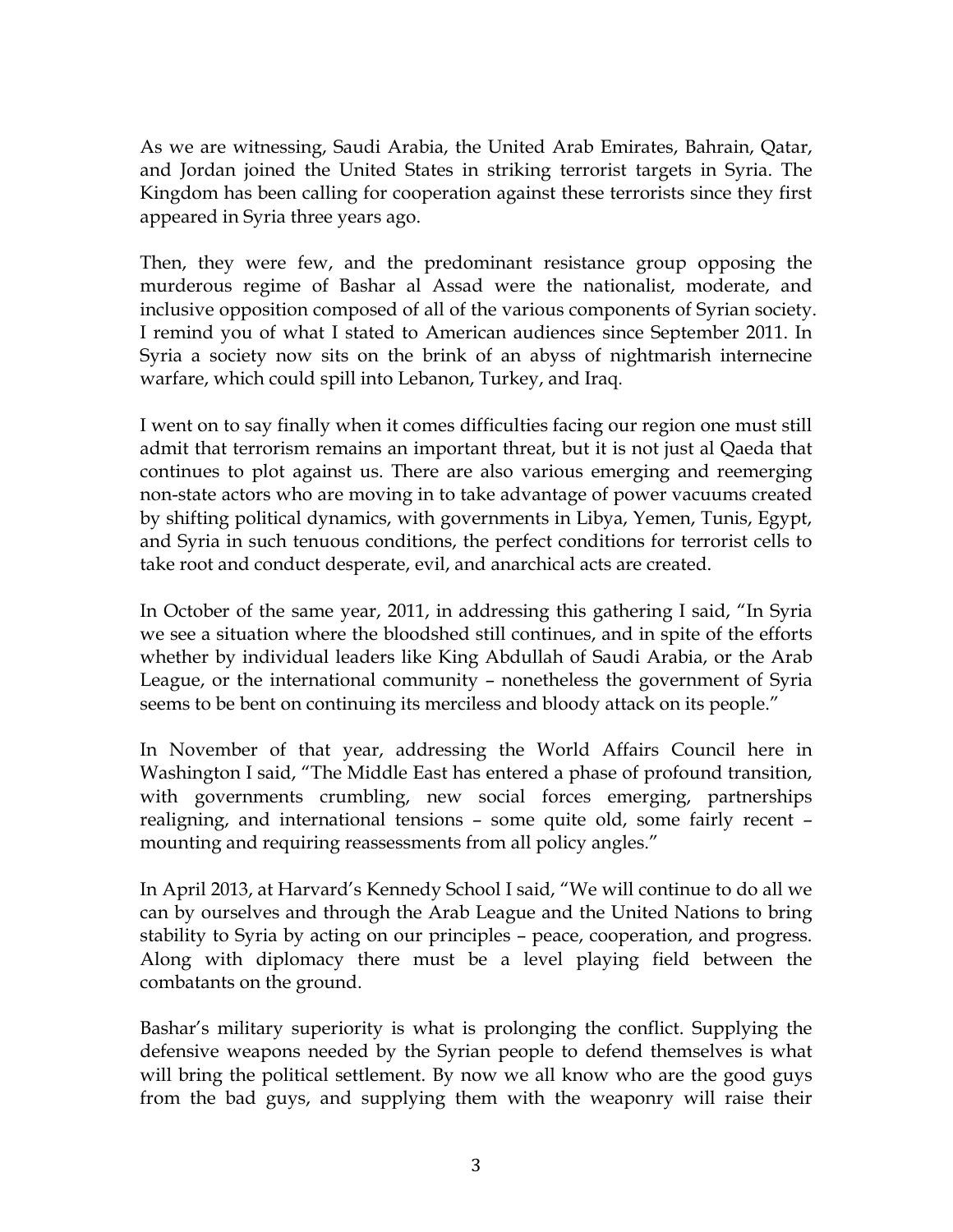prestige and give them credence with their people. Dilly-dallying is what allowed Jabhat al Nusra and other extremists to enter the fray, not the will or wish of the Syrian people."

In October of 2013, at this conference again I said, "If the world, and especially the American people believe that removing Assad's chemical weapons will end his slaughter of innocent children, women, and men in Syria, then all semblance of rational thought, humanitarian care, and national self-interest are thrown to the wind.

Preventing Assad from using his killing machine by any means, including targeted airstrikes at his air force and command and control centers is the only way that a politically negotiated end to the carnage in Syria can be achieved.

If you delay that now and you will have to do more when the carnage spreads to Lebanon, Israel, Jordan, Turkey, and Iraq."

Ladies and gentlemen, I am not touting my prophetic capabilities. I am merely reflecting on what could have been. Had America and Europe listened to the Kingdom and provided the moderate opposition with anti-tank, anti-aircraft, and anti-artillery weapons, we would not have had to deploy our air forces to face the challenge of Fa'esh – that's my slang for Da'esh. Those of you who know Arabic will know that Fa'esh means the worst of the worst. And your President calls it ISIL – I'll accept that.

These terrorists filled the void because of this neglect of the genuine opposition. And while Assad continued to bomb and gas his people the moderate opposition had to fight on two fronts – Assad on one front, and Fa'esh and its fellow terrorists on the other.

This is not the time to say we told you so. It is the time to go forward and build on the present military action with a political program to pacify and diffuse the many hot spots in the Middle East. Destroying Fa'esh is welcome, but it is the symptom, not the disease. We have to cure the disease or other Fa'eshs will rise again and again, and the suffering will continue. We can't just hit Fa'esh and not look at Iraq and help the Iraqi people reach stability. The two situations in Iraq and Syria are connected, because Fa'esh operates in both. Another similarity was that in Iraq the former Prime Minister Malaki, who had enjoyed the support, ironically,22 of both the United States and Iran, marginalized and oppressed the Sunni minority, driving them to lend support to Fa'esh when it appeared on their doorsteps.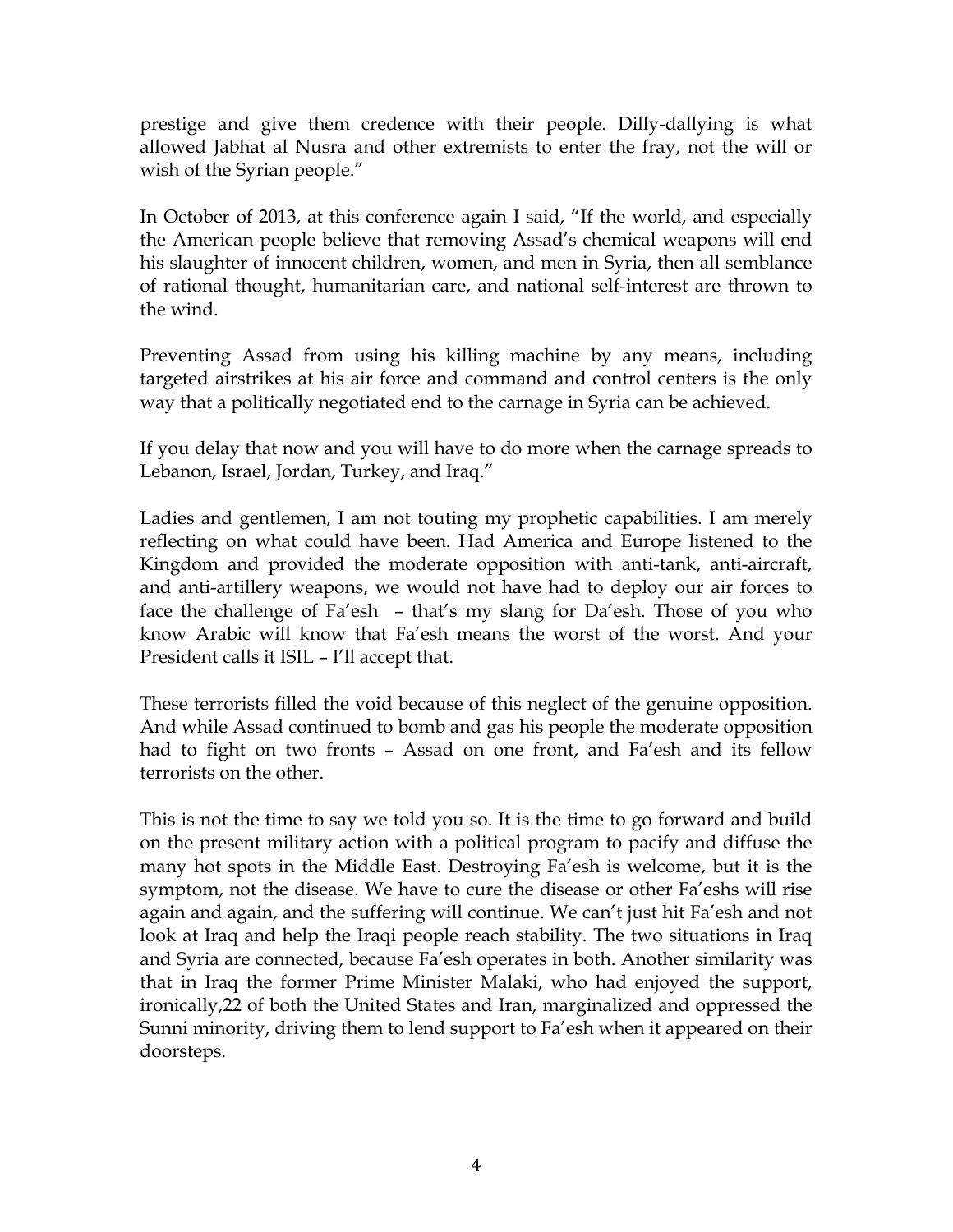In Syria, Bashar al Assad has been brutalizing the Sunni majority along with the rest of his people for years. Iran and Russia are his main supporters. In Iraq, the removal of Malaki is helping in stopping the Sunnis from giving support to the terrorists, and in forming an inclusive government that will face the challenges in Iraq. I propose that likewise in Syria, ladies and gentlemen, by removing Assad the Syrian people will be able to form a unity government that will face the terrorists.

The Syrian Coalition Council, which is recognized by the United States and the Arab League and major European countries as the legitimate representative of the Syrian people has declared that it wants to form a national reconciliation government that will include the present regime, but without those who have bloodied their hands with the people's blood. That is the only way that stability will come to Syria. While supplying the moderate and inclusive opposition with defensive weapons will neutralize Assad's arms superiority.

Ladies and gentlemen, a no-fly zone on the borders of Syria with Jordan and with Turkey should be declared, and the Coalition Council should be helped in setting up their government on Syrian soil. This will truly legitimize the Council and allow it to treat directly with the Syrian people whom it represents.

In Egypt, President Sisi having been elected by the people under a constitution that guarantees political plurality and guarantees protection of religious minorities is working hard to fix Egypt's much abused economy by taking the difficult decisions that affect the lives of all Egyptians like the removal of government subsidies. Because the people recognize the necessity of such a move his popularity rating has not been affected. And the Kingdom stood and will continue to stand with the people of Egypt and provide whatever support we can. The U.S. and Europe should be equally supportive. But Egypt is equally plagued by an offshoot of Fa'esh in the Sinai Peninsula, and here the connection with Syria and Iraq is clearly visible.

In Yemen, bordering Saudi Arabia, the interim government is in the middle of a struggle with a Shia militia, which is very much modeled on Hezbollah in Lebanon, and has already occupied the capital, Sana'a, and other Yemeni cities. And Iran is its backer.

Working with the United Nations and the U.S., the Gulf Cooperation Council led by Saudi Arabia has helped Yemen to form the now beleaguered interim government. We continue to support it. And yet both the United States and Europe are paying scant attention to the situation there. Al Qaeda, the mother of Fa'esh, is terrorizing the Yemeni people, and some splinter groups have left the mother and declared their allegiance to Fa'esh.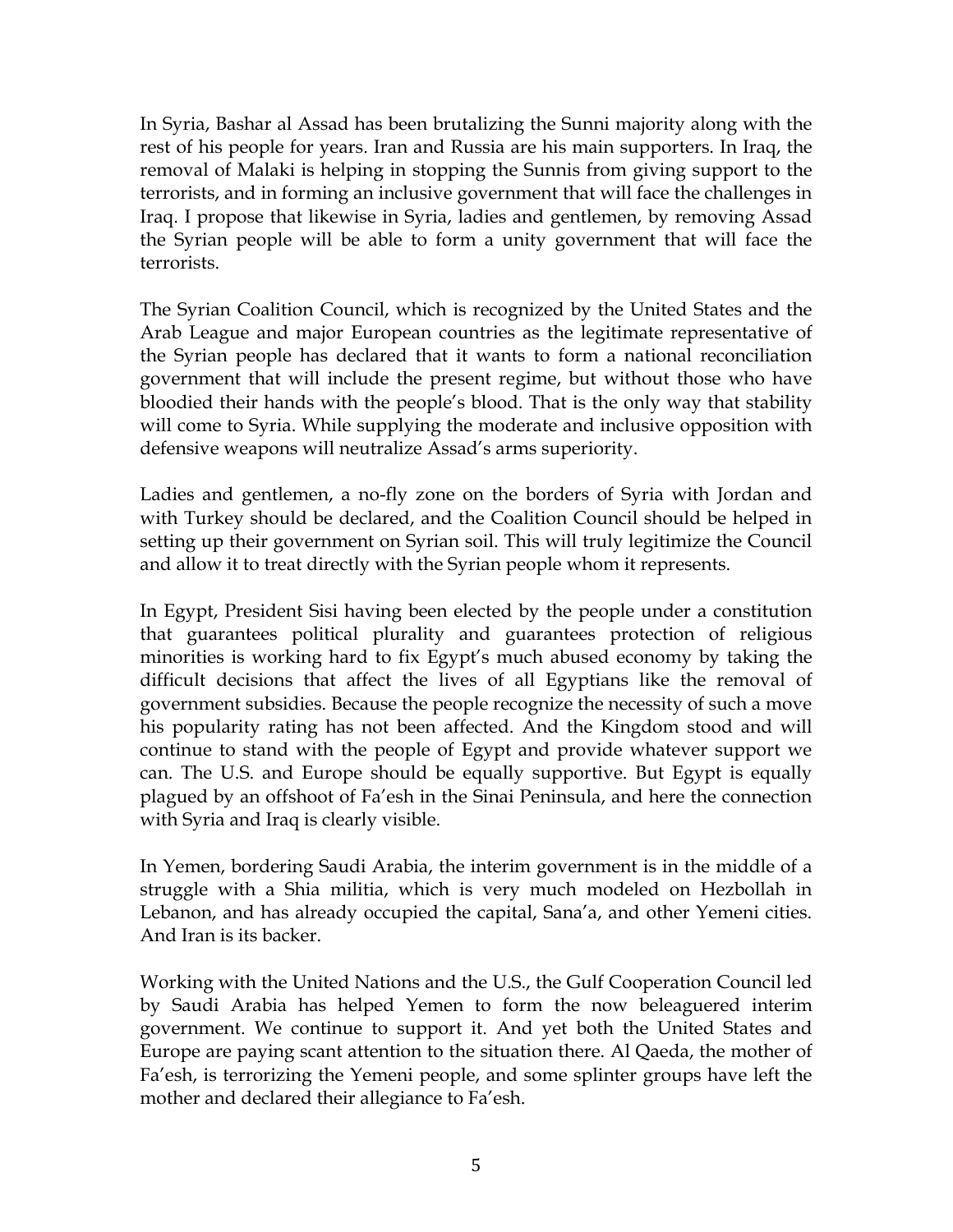In Bahrain, the Kingdom continues to support the efforts of the government to achieve a political reconciliation with the opposition based on the recommendations of the independent commission, which investigated the clashes that took place in 2011. The Crown Prince of Bahrain made extensive proposals to move the negotiations forward. Alas, the opposition is boycotting the elections and refuses to negotiate, except on its terms. This will further alienate them, not only from their fellow Bahrainis who are voting, but also from the growing number of Shias in Bahrain that want to return to normalcy and stability.

The Shia who oppose the tiny extremist minority that is dictating their terms are growing in number, and will eventually come out in revolt against the extremists. The opposition in Bahrain is also supported by Iran. Bahrain has been free of Fa'esh and Fa'esh-like groups, but terrorists from the Shia community continue to inflict harm and bloodshed.

Ladies and gentlemen, you will have noticed that I mentioned Iran in several instances. That is because it is intervening in the internal affairs of Syria by sending the Lebanese Hezbollah along with several Iraqi Shiite militias into Syria to support Assad in killing his people. Even now, Iran has publically opposed the actions taken against Fa'esh in Syria as an infringement on Syria's sovereignty. And yet Iran itself has been infringing on the Syrian people's lives by deploying its revolutionary guard in battle formations to help Assad kill his people.

In Iraq, we saw how Iran continued to cling to and support Malaki, even as he continued to undermine the effectiveness of the Iraq Army by appointing loyal Shia commanders in place of the American-trained and better qualified officer corps. The result was the shameful flight of these Malaki commanders when Fa'esh attacked Mosul.

Now, even as the new Iraqi government is cooperating with the U.S. to drive Fa'esh from Iraq, Iran's supreme leader opposes the American support for the government.

And I have already mentioned Iran's support for the Houthis in Yemen, which support is undermining the stability and unity of Yemen, as is also their support for the Wefaq party in Bahrain.

In Palestine, Iran's support not only for Hamas but for the more extreme elements has been the main spoiler of the successive ceasefires agreed to by Hamas and Israel. The need to resolve the Palestinian-Israeli conflict is plain to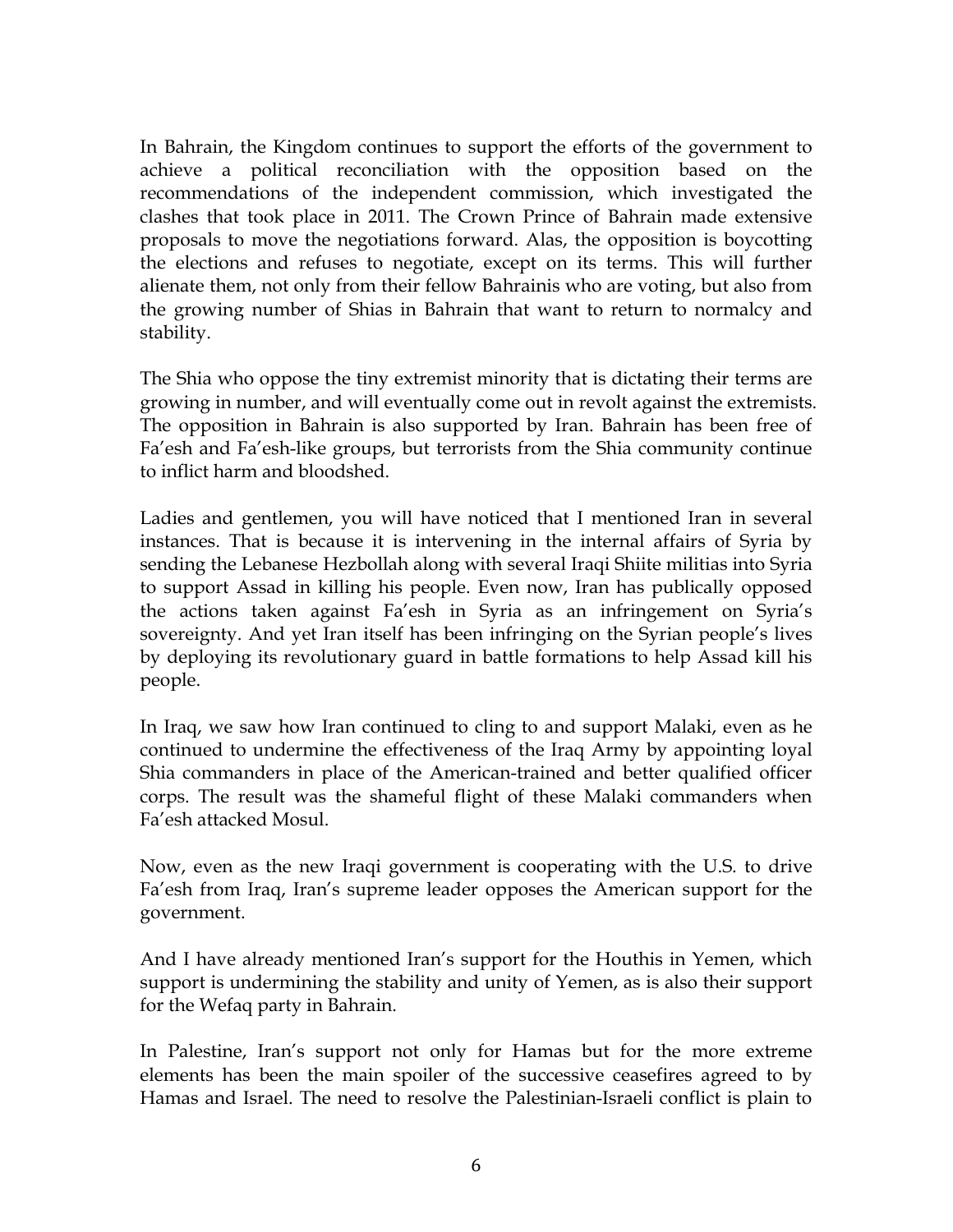see for any reasonable party in the dispute, except for these Iranian-supported groups on the Palestinian side and the Israeli government and the settler movement in Israel.

The fact that all of the extremist terrorist groups operating in these countries use the plight of the Palestinian people under Israeli occupation to justify their terrorist activity should convince even the die-hard supporters of Mr. Netanyahu that as long as Israel oppresses the Palestinian people and denies them their right to see to a nation and an identity we will continue to see the rise of terrorist groups, even as we work to destroy Fa'esh.

We will also see Iran interfering in Arab affairs and posing as supporters of the Palestinian people against the unjust and brutal Israeli occupation of Palestine.

As the nuclear negotiations continue between the P5+1 and Iran, we will wait to see on what terms they will end. But I can assure you, ladies and gentlemen, that should an agreement be reached we will be the first to applaud. However, we will also seek to have the same terms in developing our nuclear energy industry.

Last month, our Foreign Minister met with the Iranian Foreign Minister in New York. What we heard of these talks is that both sides laid a list of issues that they felt should be rectified between each side and the other. I hope that effort will succeed.

Two things bind us to Iran, ladies and gentlemen: geography and Islam. And it is a pity that the nearness of the geography and the sharing of this wonderful religion has not yet been capable of bringing Iran to extend the hand of friendship to the Arab world, and as Iran sees it vice versa. So our hope for peace between Iran and the Arab world and cooperation is alive and it is driven by those two factors, the geography and Islam.

But also as a union of world countries and people we have to counter the nihilist ideology that the terrorist groups advocate by challenging their ideology and exposing them as subverters of Islam, not Muslims.

The Saudi leadership has continually and frequently condemned them, and our religious authorities have been on the front lines of issuing fatwas declaring them as apostates and criminals. Our school curricula have been cleansed of any possible misinterpretations that could lead to extremist views, and our media outlets, even in cyber space, challenge the misuse and abuse of that new medium by these groups.